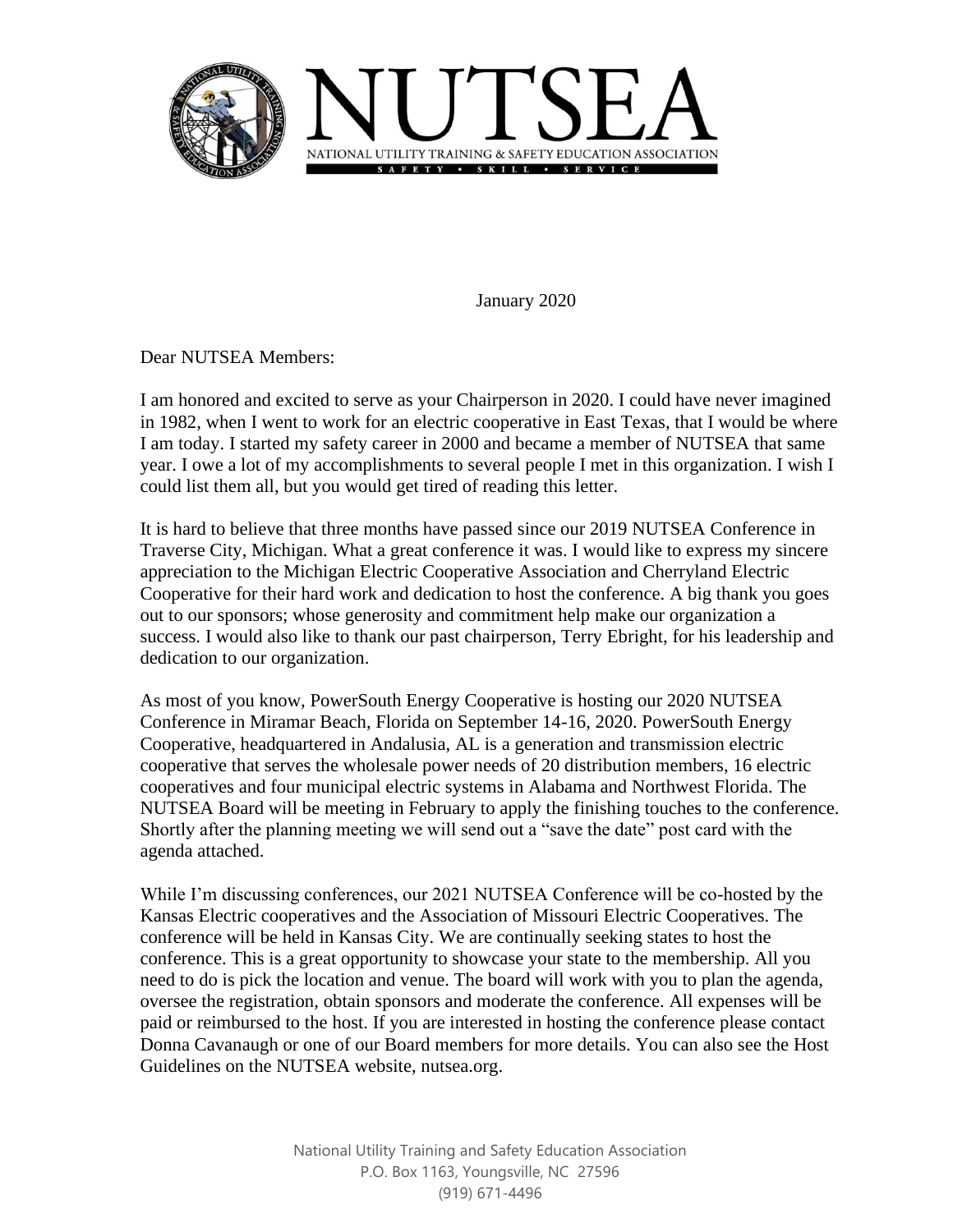The Purpose of NUTSEA is stated in Article II of our bylaws. It states:

Section 1: To promote a continuous exchange of information, ideas and job-related experience among members of the Association in order to effectively assist them in upgrading their professional competence, analyze and solve problems involving job training and safety education and to better qualify and equip them to perform their essential duties in the field of personnel training and accident prevention.

Section 2: To plan, organize and sponsor an annual national conference for the purposes set forth in Section 1 and above, and to provide instruction, training and technical information vital to the growth, training and development of its members.

Section 3: To participate on an organizational basis with other organizations which are concerned with or are dealing with job-training, safety education and related activities.

Section 4: To conduct research and issue reports dealing with information and data beneficial to job training and safety education personnel in their professional field of endeavor.

To achieve our purpose, it takes members like you to speak up and let the Board and Committee members know what you believe would help to better our organization. It also takes members like you to volunteer to serve on the Board or one of the committees. We are in this safety battle together; please let your opinions be heard. Below is a list of our current Board Members and current committee chairs, feel free to express your ideas or willingness to serve to one of them. You can see the members of these committees on our website.

I want to personally thank each of the people listed below for their commitment to serve the NUTSEA Organization. Each one has a true desire to serve our membership and provide safety and education training that will help our membership to improve the safety culture at their utility.

## **Board of Directors**

Micheal Weltzheimer (KS) – Chair [\(mweltzheimer@federatedrural.com\)](mailto:mweltzheimer@federatedrural.com) Aarron Graham (LA) - Vice Chair [\(agraham@alec.coop\)](mailto:agraham@alec.coop) Wade Hurst  $(OK)$  – Secretary (whurst @oaec.coop) Davis Phaup (VA) – Treasurer [\(DPhaup@odec.com\)](mailto:DPhaup@odec.com) Terry Ebright (SD) - Past Chair [\(terry.ebright@siouxvalleyenergy.com\)](mailto:terry.ebright@siouxvalleyenergy.com)

## **Directors**

Buddy Manning (AL) - 1-Year Director [\(buddy.manring@powersouth.com\)](mailto:buddy.manring@powersouth.com) Scott Ferguson (TX) - 1-Year Director [\(sferguson@samhouston.net\)](mailto:sferguson@samhouston.net) Brian Chestnut (SC) - 2-Year Director [\(Brian.Chestnut@horryelectric.com\)](mailto:Brian.Chestnut@horryelectric.com) Todd Craven (TX) - 2-Year Director [\(tcraven@gvec.org\)](mailto:tcraven@gvec.org) Farris Leonard (NC) - 3-Year Director [\(farris.leonard@ncemcs.com\)](mailto:farris.leonard@ncemcs.com) Mike Willoughby (KY) - 3-Year Director [\(mike.willoughby@ekpc.coop\)](mailto:mike.willoughby@ekpc.coop)

Executive Assistant Donna Cavanaugh [\(cavanaughnutsea@outlook.com\)](mailto:cavanaughnutsea@outlook.com)